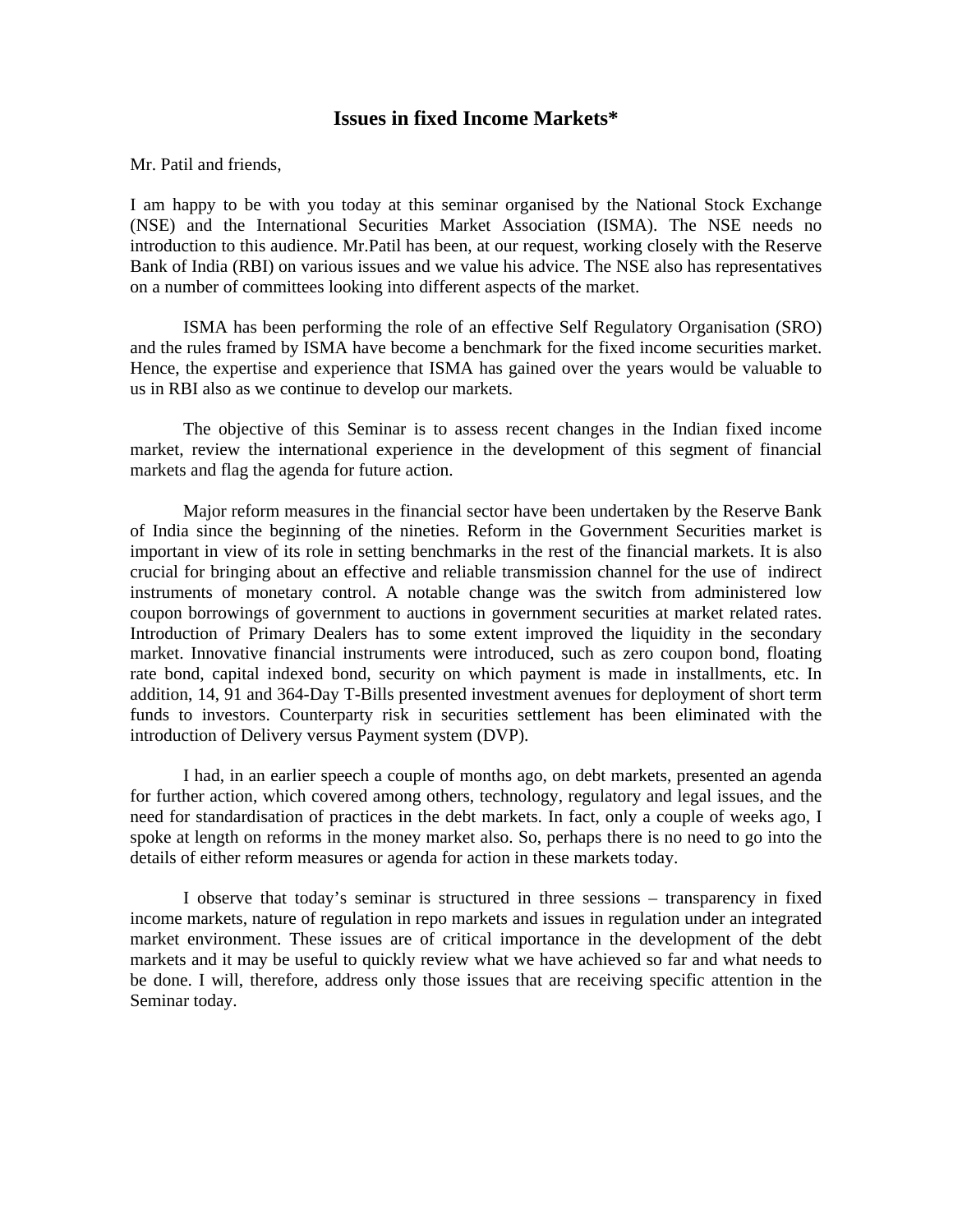### **Transparency in Fixed Income Markets**

It is widely recognised that weaknesses in the provision and use of information played a major part in the development and spread of recent international financial crises. A number of international groups have since been examining issues relating to the stability of the financial system. One such working group of The Willard Group examined transparency and accountability issues. This Group has defined transparency as a process by which information about existing conditions, decisions and actions is made accessible, visible and understandable. Undeniably, transparency contributes to the efficient allocation of resources by ensuring that market participants have sufficient information. This information is meant to enable them to identify risks and to distinguish one firm's circumstances from another's. Moreover, transparency helps to inform market expectations. In turn, this helps to stabilise markets during periods of uncertainty and also contributes to the effectiveness of announced policies. However, admittedly, there are limits to transparency. Some categories of information are costly to compile. In such cases, infrequent disclosure may be justified. Further, confidentiality may be warranted in some circumstances.

In determining the appropriate degree of transparency, the benefits must be balanced against costs. Transparency should not mean that there will be a one-size-fits-all code on this. Of course, in the final analysis, transparency will be with reference to factors considered relevant, which itself depends on the model for analysis that is considered useful. Also, transparency gives facts, but inference is a different matter and a judgment based on such inference is yet another matter. Personally, I believe that transparency is primarily the best test of our good intentions.

Hence, the Reserve Bank of India is disseminating exhaustive information relating to activities, both in the primary and secondary markets, especially Government Securities market. For instance, detailed results of auctions of T-bills and dated Governments securities including weighted average price, devolvement on Primary Dealers and RBI, and information on fixed rate repos are issued through regular press statements. The RBI also issues a daily press release giving details of secondary market transactions in the Government securities markets. In addition to information on T-Bills and dated Government Securities, the monthly RBI Bulletin and the Weekly Statistical Supplement to the RBI Bulletin contains information relating to open market operations and repo transactions of the RBI. The RBI website, which has been appreciated by many, as emulating international standards in excellence, also contains uptodate information on financial markets.

Until 1994, the debt market was purely a telephone market meaning that all trades are negotiated and concluded directly by investors. The NSE introduced screen based trading system with the objective of increasing transparency in the market. But, the general experience is that while actual trade is still negotiated over the counter, mere reporting is done through such system. However, greater use of on-line trading system is required rather than a mere reporting of trades in order to enhance transparency. The success would depend mainly on the increase in number of transactions. A large number of transactions would help in successful continuous order book for matching the trades. If the negotiated telephone deals are moved to a screen based system, full information about volume and price of transacted security would be available on line. This would help in better price discovery and promote transparency and efficiency in the market.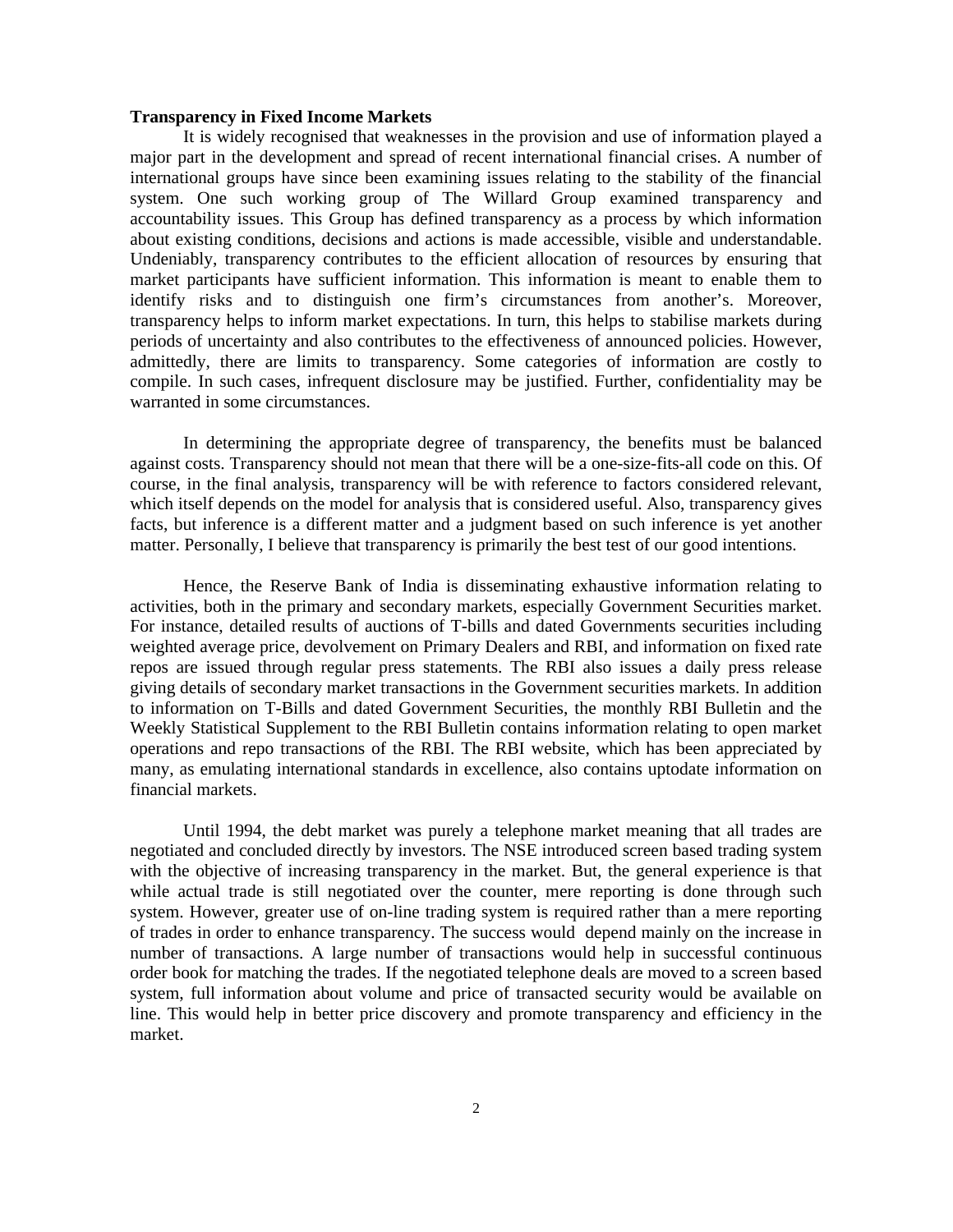Currently, the daily available information to the market regarding secondary market trade is based on actual settlement through Subsidiary General Ledger on a particular date. This may not necessarily reflect a deal concluded on the same date as SGL transfer form has to be lodged within 24 hours of the contract but not necessarily of the date of actual deal. Thus, an information gap exists between the deal date, contract date and actual settlement date. Screenbased trading would obviate this shortcoming.

The RBI is actively coordinating with the Primary Dealers Association in developing an Electronic Dealing System to facilitate dealing in money market, Government Securities and other debt instruments. This will lend transparency and efficiency to market operations. It will also enable the RBI to monitor developments in the market on line.

RBI has embarked on computerisation of its Public Debt Offices. This would link Public Debt Offices in RBI with treasury offices of banks. Hopefully, Primary Dealers/Satellite Dealers, other SGL account holders and stock exchanges will also be linked.

There is enormous advantage in providing member terminals to SGL account holders as this will enable them to view RBI announcements regarding fresh auction, floatation of issue, conversion of loans, repo auctions, interest rate resets for floating bonds and other such information. Market participants will also be able to tender bids in auctions of dated Government Securities, T-Bills and repos from all centres. The entire auction process, including allotment, determining and communicating payment amount, and advising successful and rejected bids to bidders, would be on line. The list of successful bidders and the consideration amount payable would form the input to the settlement and servicing system.

While the link up has advantages, it can be made operational only through electronic SGL forms. Early enactment of the new Government Securities Act replacing the Public Debt Act, 1944, is essential since it will provide RBI with substantive powers to design and introduce electronic SGL transfer forms.

#### **Regulation in the Repo Market**

In our market, interbank repos are permitted under regulated conditions. After the irregularities in securities transactions in 1992, eligible participants and instruments have generally been restricted but subsequently liberalised in a gradual manner. Now, all Government Securities have been made eligible for repo. Besides banks, PDs are allowed to undertake repo/reverse repo transactions. Non-bank participants have also been allowed recently to lend money through reverse repo to other eligible participants. In terms of instruments, repos have also been permitted in PSU bonds and private and corporate debt securities, provided they are held in dematerialised form in a depository and the transactions are done through a recognised stock exchange. However, this can be operationalised after Government issues a clarification regarding applicability of stamp duties on transactions in dematerialised instruments.

Admittedly, the interbank repo market in India needs to be made more transparent and better standardised. I have, time and again, been encouraging market participants to evolve code of best practices in the repo market through the Primary Dealers Association or FIMMDAI. The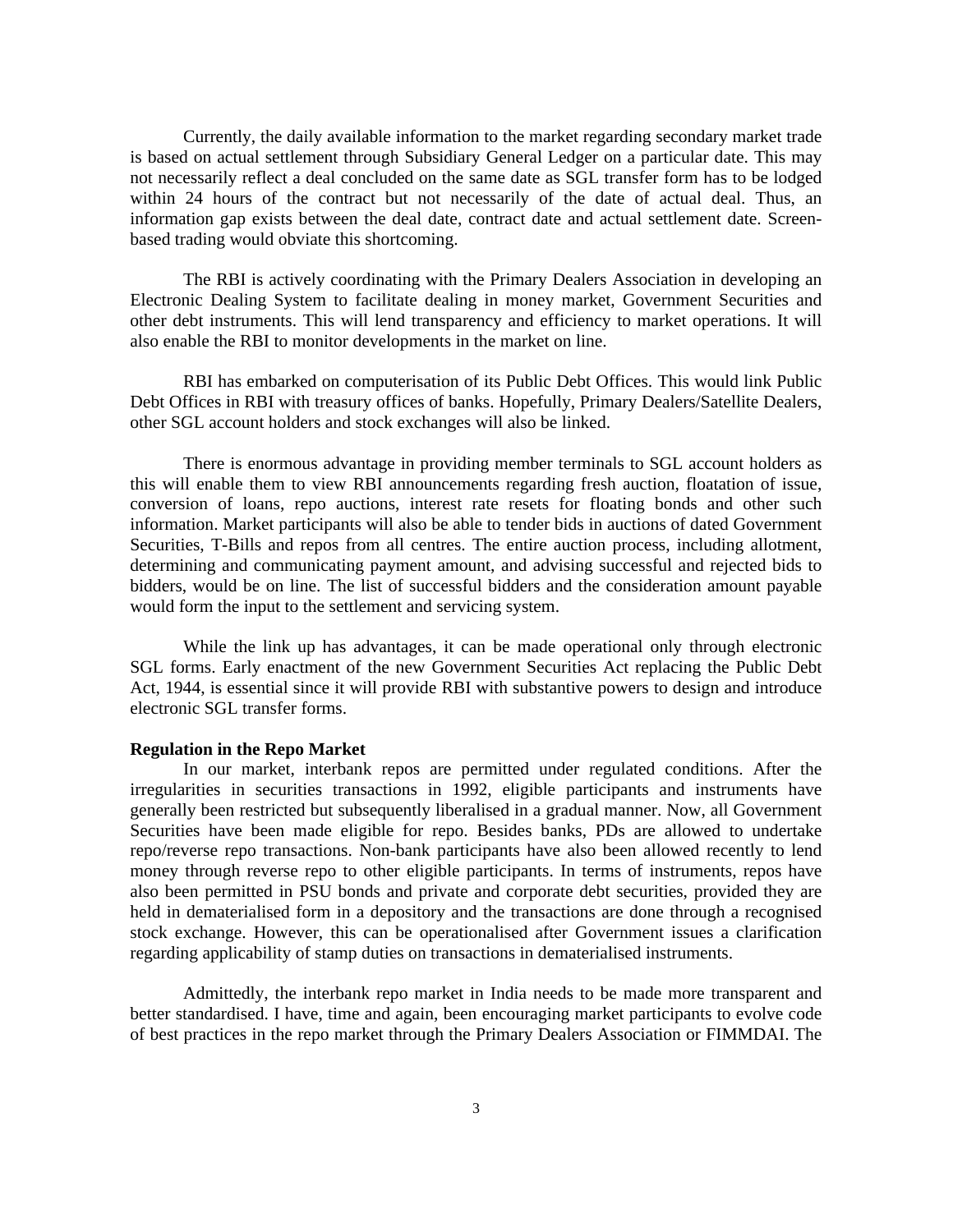RBI has also been actively pursuing this issue in the Advisory Committee on Government Securities market and the Standing Committee on Money Market. Issues relating to evolving a code of best practice such as eligibility of participants and their requirements, eligibility of instruments for repo, general standards, systems and documentation, legal agreement, margin, deal confirmations, and default scenario were discussed in the recent meeting of the Standing Committee on Money Market held on February 3, 1999. In fact, pursuant to the discussions on the same subject in the meeting of Technical Advisory Committee on Government Securities Market held in November 1998, an internal sub-group of that committee is already looking into various aspects of expansion of repo market, including issues comprising legal status, regulatory framework, standardisation of repo contracts and accounting system and introduction of tripartite repos. The sub-Group is expected to complete its report by mid-March 1999. We expect that a standard repo agreement will emerge very soon from the recommendations of the sub-Group. We also expect the participants to adopt them once it is considered appropriate by the RBI.

In this connection, I wish to recall that the RBI has announced in the October 1998 review of monetary policy that call/notice/term money market should purely be an interbank market with additional access only to PDs. This implies that non-bank players have to be encouraged to deploy their short-term surpluses in other money market instruments. For instance, they can be allowed to borrow and lend freely through repos in both Government and non-Government securities. Thus, development of repo market assumes increased significance in the interest of further reforms in the financial markets.

### **Issues in Regulation under an Integrated Market Environment**

In an integrated market, the regulatory framework should ensure that there are no regulatory overlaps or regulatory gaps in the financial system. The Deshpande Committee highlighted these gaps and overlaps and recommended amendment to Section 29A of the Securities Contract (Regulation) Act 1956 to enable the Government to provide jurisdiction to RBI also in regulation over money and debt markets. With this, the respective regulatory roles of RBI and SEBI in the debt market will be formalised. The proposed change in the SCRA is bound to pave way for a much more active repo market.

In the PSU and corporate bond market, an important issue relates to large resources raised through private placement. No doubt, private placements offer a number of advantages. However, this market remains largely unregulated. Healthy development of the private placement market calls for more transparency, better disclosure and protection of investor interests.

A liberalised and integrated market environment also means that risks get transmitted from one segment of the market to another more rapidly. Market participants have to ensure that proper risk management systems are in place. In India, banks are the major players in the financial markets. The RBI has already circulated draft guidelines for ALM for banks, which indicates prudential limits for call borrowings. These guidelines will be operative from April 1, 1999.